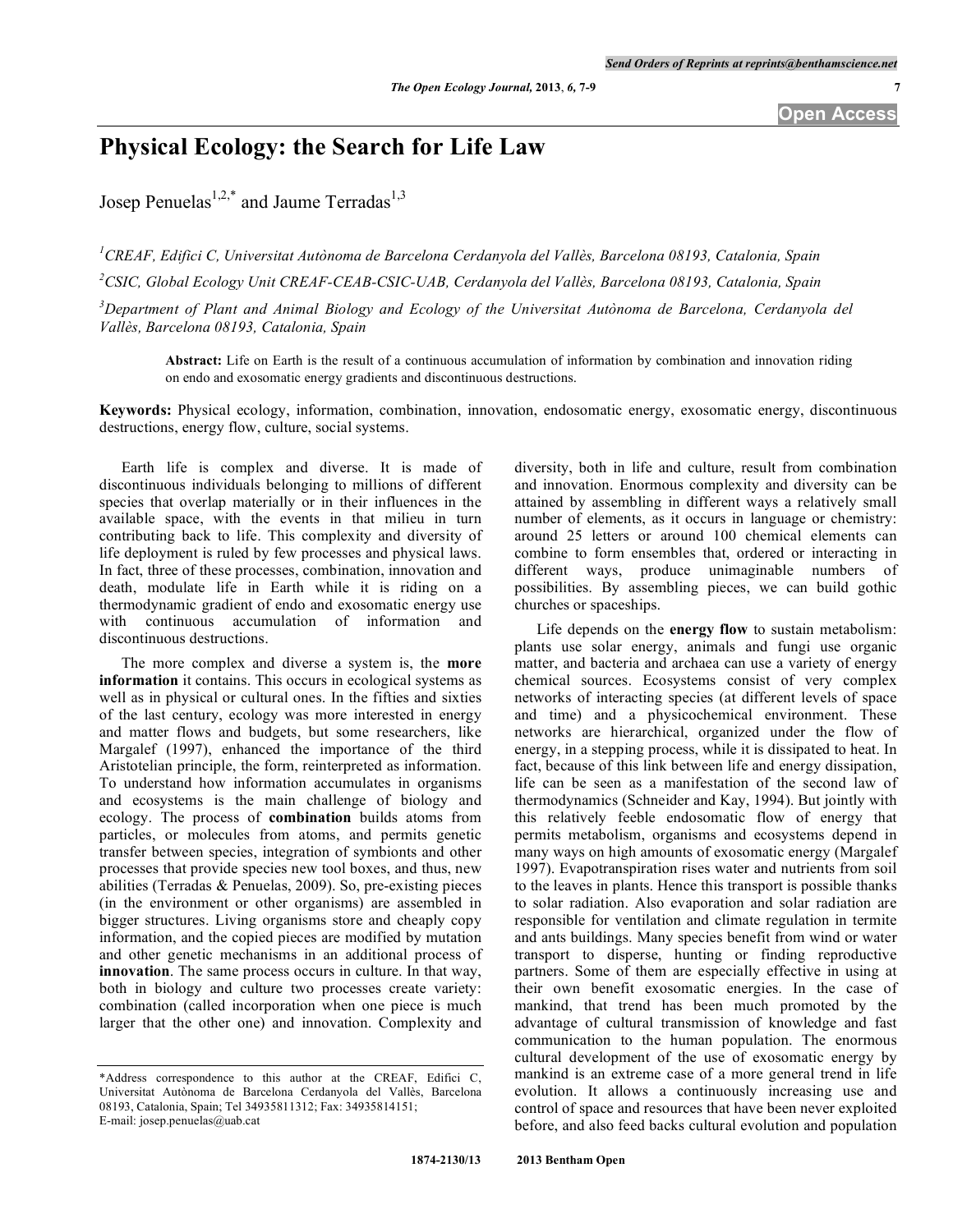growth, but it also involves an increasing danger of disturbance of climate, ocean circulation, biodiversity loss and resources exhaustion.

This effectiveness in using exosomatic energies is promoted by evolutionary traits such as social organization with labour division and handling abilities, and brain capacities for both. This effectiveness in using exosomatic energies has multiple implications in human society. For example, organizational constraints arising from energy gain predict changes to settlement and organization in postcarbon societies (Tainter *et al.,* 2003). Physicist and economist John L.R. Proops related the exosomatic energy consumption of the services and government sector with the increasing interconnectedness between individuals and the resource flows used by a society. But **social systems** continue to function on the same principles: combinationincorporation and innovation: most insect societies integrate other species, as fungi or bacteria, in their organization (Hölldobler and Wilson, 2009) and human societies incorporate domesticated plants and animals, pets, managed forests and grasslands, artefacts, even robots. This occurs for social systems in a similar way to that occurring in individual organisms, where large animal (including human) bodies contain many millions of microbes that are essential because they contribute to digestion and other processes, and humans even incorporate increasingly sophisticated prosthesis.

**Culture** is a natural product of evolution in animal societies. It has been defined (by Kinji Imanishi in the fifties, cited by Frans de Waals, 2001) as non-genetic transmission of behaviour. With this definition, a monist idea of evolution is easily reached, breaking down the ideological barriers of the dualism Man-Nature. The existence of specific behaviours developed by innovation and culturally reproduced inside a local group of individuals has been observed in many kinds of animals, including some birds, many terrestrial and marine mammals and, obviously in primates. These cultural developments permit interesting responses to diverse aspects of local environments, and sometimes an increase of the share of energy flow driven to the species benefit. Symbolic thinking has been discovered apparently only in man and in extinct Homo species, but consciousness, self-consciousness and social transmission of non-inherited behaviour are much more general. And then, culture is a logical consequence of biological evolution. We need to include mankind and culture in an overarching evolutionary and ecological theory, if we want to integrate ecology and socio-economics and to change the dominant view of Earth and Biosphere as sources of resources that we can use in our benefit by an increasing use of energy and the correlated consequences of destabilization of life-supporting systems. A new physical biology and ecology can give us a global understanding of our dependence on those systems and the tools for mankind behaviour on Earth becoming more adaptive than exploitative.

The process of acquisition of information is historical and can not be run in reverse, it can not be played back to disentangle each block of added information in an inverse valid way. Asymmetry rules life in relation to individual time birth, growth, and death, ecosystems succession and its catastrophic destruction, cultures deployment and collapses:

there is an hysteresis, construction is slow (energy is piled gradually in the system), whereas destruction can be very fast (energy is then liberated suddenly). Changes towards simplification occur discontinuously, apparently distributed at random, and each one erases large partial stores of the accumulated information, but it is impossible to extract orderly one after the other, the pieces that came with successive inputs and interactions in biological evolution. The most efficient and cheapest solution, since the mechanisms of genetic copying and reproduction of the organisms work so well, and are thermodynamically cheap, is to include **death** as a normal event in the program. This occurs also at the level of ecosystems, although in that case with components that are less integrated, making some manipulation and restoration possible: ecosystems are cyclically destroyed by fire, wind or other disturbances. The entire planet Earth has probably passed periods of nearly complete **destruction** of previous ecosystems (snow-ball Earth, oxygen catastrophe, etc.). It may even be the case at the universe level. Why not include the Big Bang also in this kind of events? A bang big enough could sweep clean the blackboard of a particular Universe. Reset and start again (Margalef, 1997). It does not matter if this reset is due to a cyclical process of expansion-collapse of a unique Universe (Penrose, 2010) or occurs in individual Universes from a multi-verse.

All life and ecological processes are built in a thermodynamic continuum where entropies add and information multiplies. As a result, it is more effective (the winner strategy in a selective game) to join to an existing store than to start a new one. Information accumulates easily and faster when there is already a large core of it. Its growth is allometric, as most processes concerning life are. After a large collapse (i.e., a wildfire) the system is re-built in a large part from remaining pieces. In Earth history, after the great extinctions, space and resources are conquered by survivors that evolve and diversify (adaptive radiations) fast to form a new hierarchical network of energy paths: after dinosaurs became extinct, mammals diversified from survivor species and filled the gap. Saint Matthew's principle appears here stating that those who already have more get also more due to the advantage of previous organization. In dealing with information, a brain twice larger than another is more than twice as powerful. Hence, time offers the possibility to life systems to enlarge and complicate structures, whereas keeping them functionally coherent, up to a limit imposed by the distance between potential reactants. In that way, more complex systems may appear as time flows and history accumulates. This is how life on Earth generates its huge complexity, a complexity and heterogeneity that can be seen as a noise in physics but that we, ecologists, see as the magic of life.

## **CONFLICT OF INTEREST**

The authors confirm that this article content has no conflicts of interest.

## **ACKNOWLEDGEMENTS**

The authors' research is funded by Spanish Government Grants CGL2010-17172/BOS and Consolider-Ingenio Montes Grant CSD2008-00040 and by Catalan Government Grant SGR 2009-458 and SGR 2009-1511.